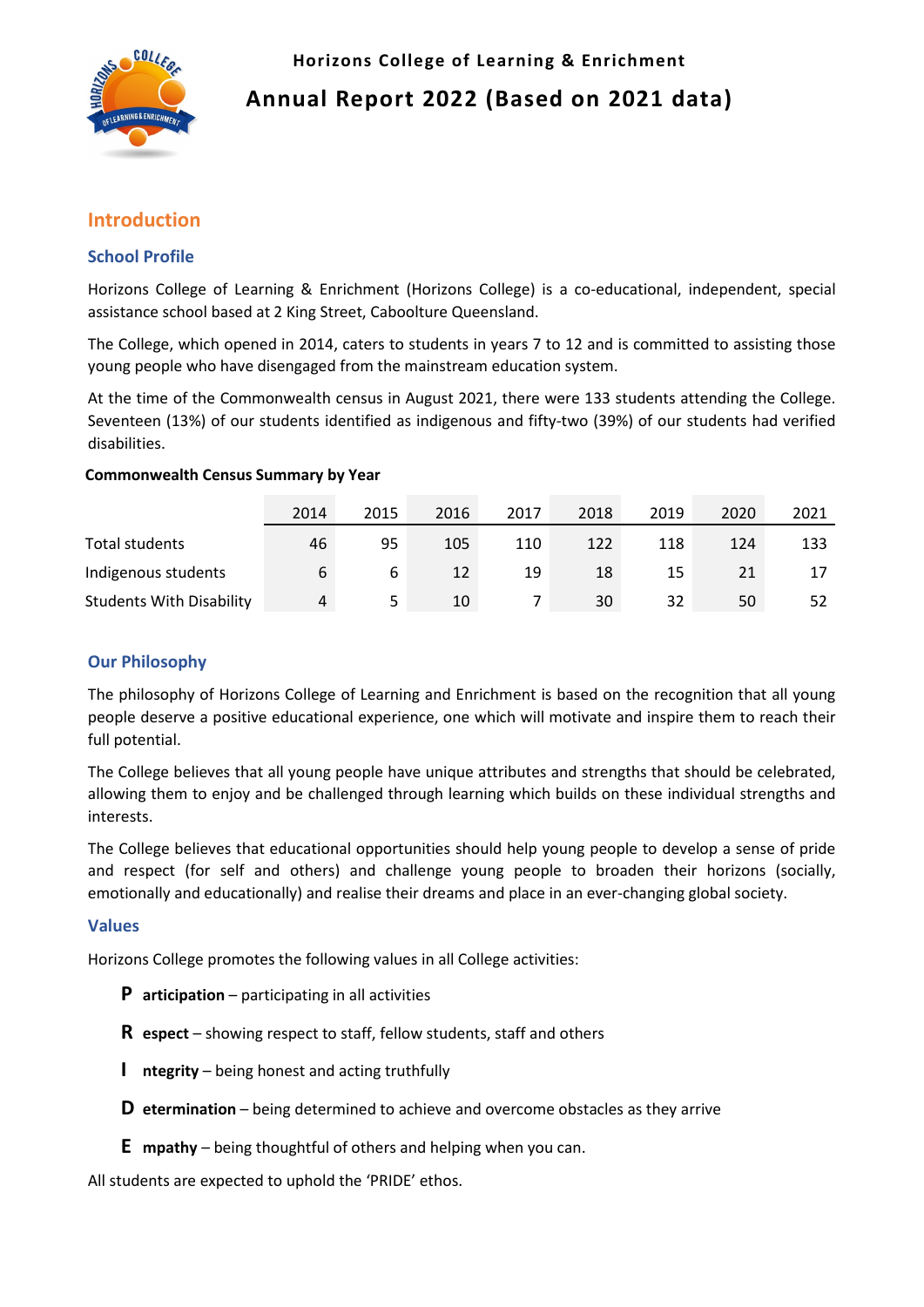## **Distinctive Curriculum Offering**

Our College strives to provide a highly personalised, authentic and meaningful learning experience to students, with an emphasis on critical and creative thinking, personal and social capability, ethical and intercultural understanding. Students have the opportunity to develop a strong connection to the broader community and a sense of belonging.

Our approved curriculum model is a mix of school-developed programs, the Australian Curriculum, Queensland Curriculum and Assessment Authority (QCAA) syllabuses and accredited Vocational Education and Training.

We have a strong link to our related entity, **Worklinks Qld Ltd**, a registered training organisation that coordinates vocational education courses and work experience placements for Horizons College students.

## **Years 7 to 9**

In 2021, students in years 7 to 9 studied the core subjects of Mathematics, English, Humanities and Social Science (HASS)/ Science, Visual Art and Music & Drama. Students also had the opportunity to undertake elective courses in Art Projects, Automotive, Cooking, Hair and Beauty, Industrial Technology and Sport.

Each week, students in years 7 to 9 participated in a variety of recreational activities as part of the ACE program. These activities included swimming, boxing, fishing, bush walking, trampolining and rock climbing.

## **Year 10**

Students in Year 10 studied Mathematics, English, HASS/Science, Career Readiness and Sport or Art as well as undertaking two to three of the following elective courses:

- Certificate II in Active Volunteering
- Certificate II in Automotive Vocational Preparation
- Building and Construction
- Independent Living Skills
- Certificate II in Salon Practices
- Certificate II in Visual Arts

## **Years 11 and 12**

In order to meet the literacy and numeracy requirements of the Queensland Certificate of Education (QCE), students in years 11 and 12 were required to undertake one of the following learning options:

- Essential English *and* Essential Mathematics
- Certificate II in Skills for Work
- QCAA Short Courses in Literacy *and* Numeracy

The elective subjects available to senior students in 2021 included:

- Art, Photography and New Media (Certificate I *and* Certificate II in Visual Arts)
- Building and Construction
- Certificate II in Active Volunteering
- Certificate II in Automotive Vocational Preparation
- Certificate II in Automotive Tyre Servicing Technology
- Certificate II in Horticulture
- Certificate II in Hospitality
- Certificate II in Retail Services
- Certificate II in Salon Practices
- Certificate II in Visual Arts
- Certificate III in Business (Customer Engagement)
- Certificate III in Early Childhood Education and Care
- Certificate III in Information, Digital Media and Technology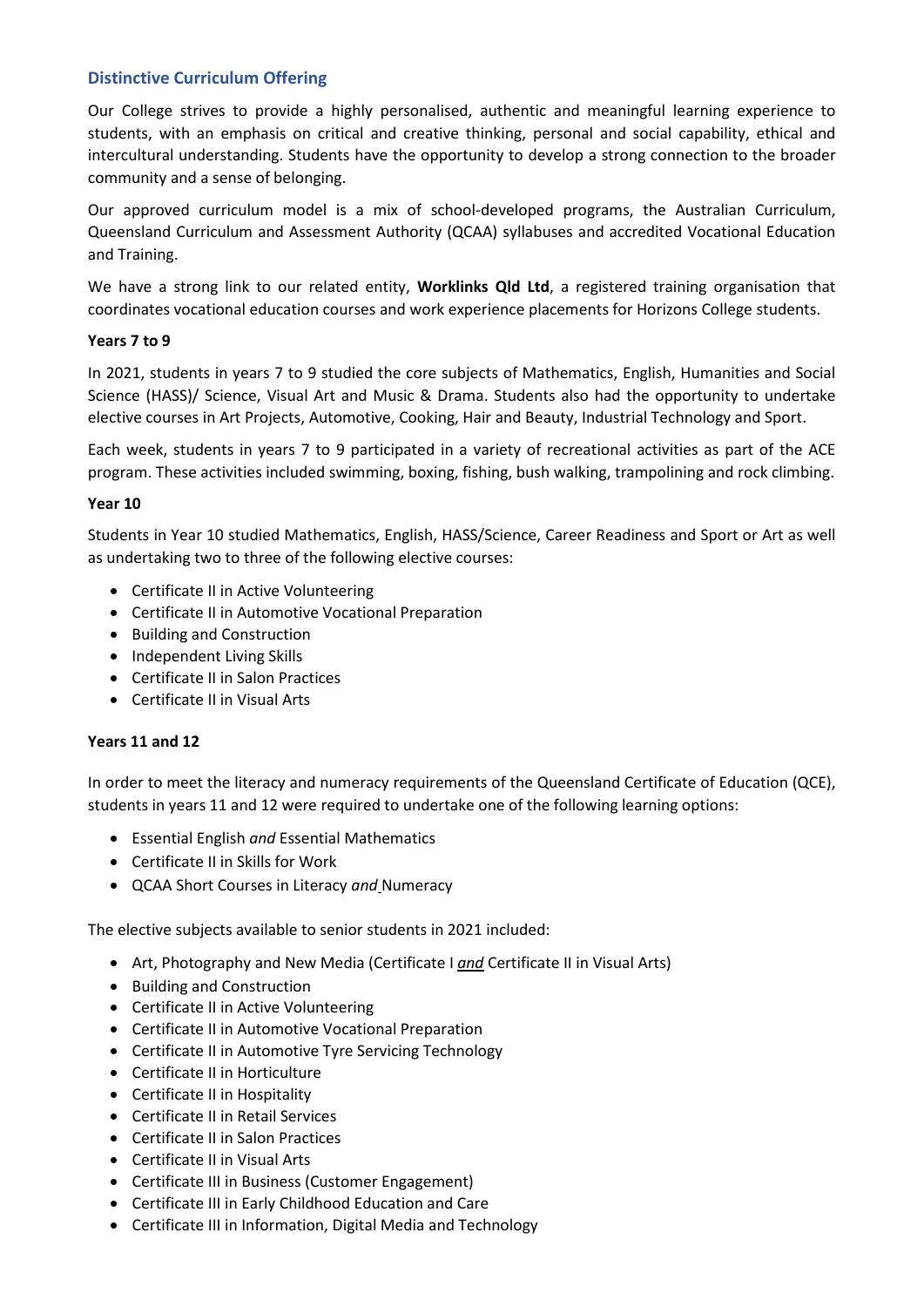#### **Work Experience**

All students at Horizons College have the opportunity to undertake structured workplace learning in industries of their choice. Students in years 10, 11 and 12 undertake a number of one-week blocks of work experience during their senior schooling years.

# **Workforce Information**

## **Staff Composition**

At the time of the Commonwealth census in August 2021, Horizons College employed the following staff:

| <b>Type</b>                                   | <b>Total</b> | Gender | <b>Headcount</b> | <b>FTE</b> |
|-----------------------------------------------|--------------|--------|------------------|------------|
| Principal                                     | 1            | Female | 1                | 1.0        |
| <b>Teaching Staff</b>                         | 15           | Male   | 6                | 6.0        |
|                                               |              | Female | 9                | 8.6        |
| Specialist Support                            | 7            | Male   | $\overline{4}$   | 4.0        |
| (including qualified youth workers)           |              | Female | 3                | 3.0        |
| Administrative and Clerical                   | 10           | Male   | 1                | 0.3        |
| (including VET Trainers/Assessors and tutors) |              | Female | 9                | 6.3        |

## **Teacher Qualifications**

| <b>Qualification</b> | Number of classroom teachers and      |
|----------------------|---------------------------------------|
|                      | school leaders who hold this as their |
|                      | highest level of qualification        |

| Doctorate or higher |    |  |
|---------------------|----|--|
| <b>Masters</b>      | 2  |  |
| <b>Bachelor</b>     | 13 |  |
| Diploma             |    |  |
| Certificate         |    |  |

## **Professional Development**

Horizons College offers ongoing learning and professional development opportunities to all staff.

In 2021, teaching and specialist support staff participated in paid professional development relating to:

- Gender and sexuality
- Understanding learning difficulties
- Assistive technology
- Trauma responsive practice
- New approaches to consent education
- First Aid and CPR

## **Average staff attendance for the school**

The average attendance rate for both teaching and non-teaching staff in 2021 was 97%.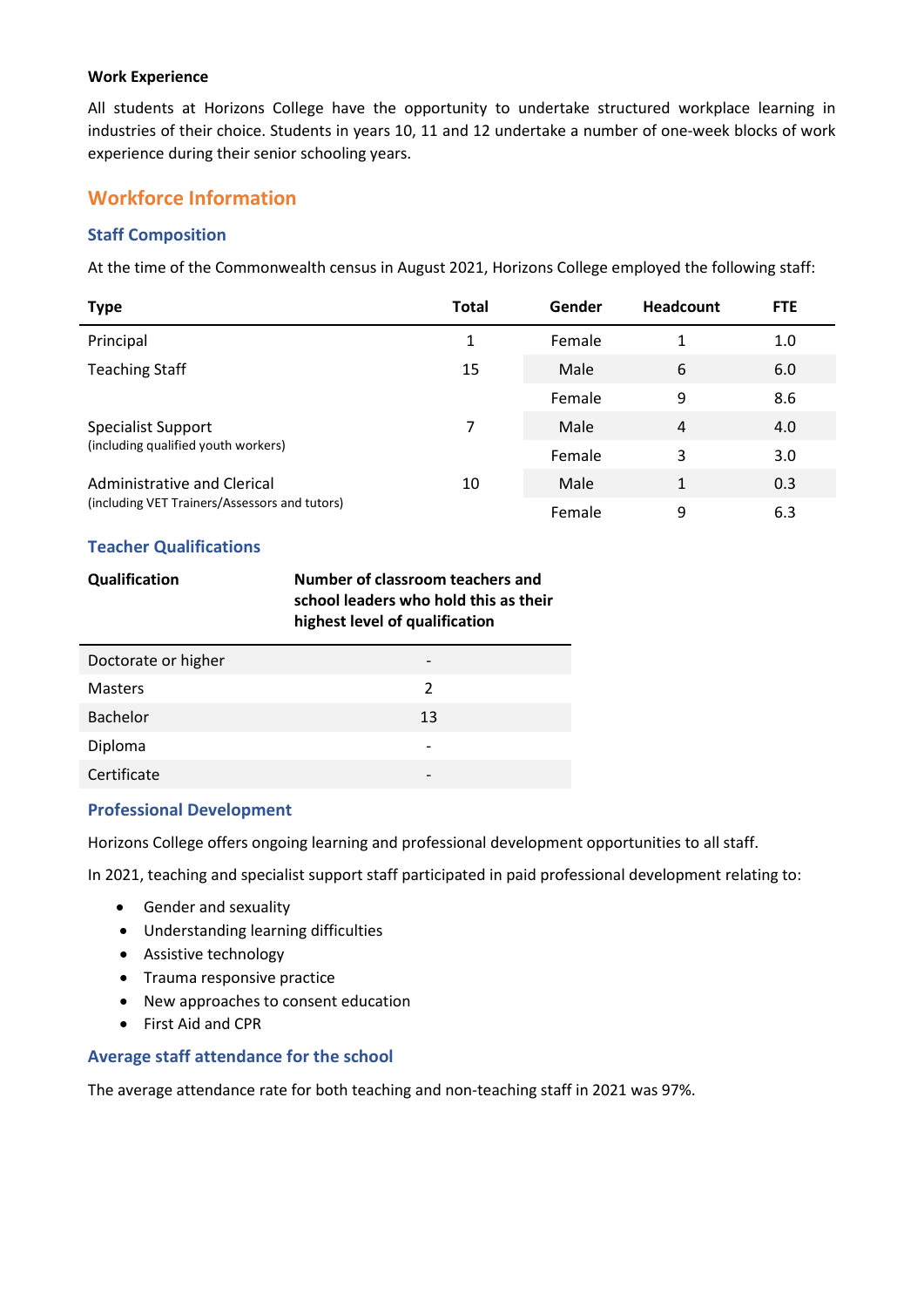# **Funding Information**

## **School Income Broken Down by Funding Source**

Income for 2021 was as follows:

| Total income in 2019    | \$3,839,247 |
|-------------------------|-------------|
| Other income            | \$179,229   |
| Student resource levies | \$124,316   |
| Government funding      | \$3,525,702 |
|                         |             |

# **Social Climate**

## **Parent/Carer Involvement**

Parents and carers are closely involved in their students' educational experience at Horizons. An open invitation is given to all parents and carers to attend the College at any time to discuss the progress of students and to raise any concerns. Parents and carers are regularly invited to attend celebratory events at the college and are encouraged to contact the Principal directly with any suggestions or concerns. We consider our students' education to be a shared responsibility between the College staff and our parents and carers.

## **Student Satisfaction with the School**

At least once a year, Horizons College administers a suite of School Opinion Surveys to gauge opinions (anonymous feedback) on important aspects of schooling.

Eighty-two (82) of our students completed a Student Opinion Survey in May 2021. The following charts represent the views of these students on some of the questions that were included in the survey.

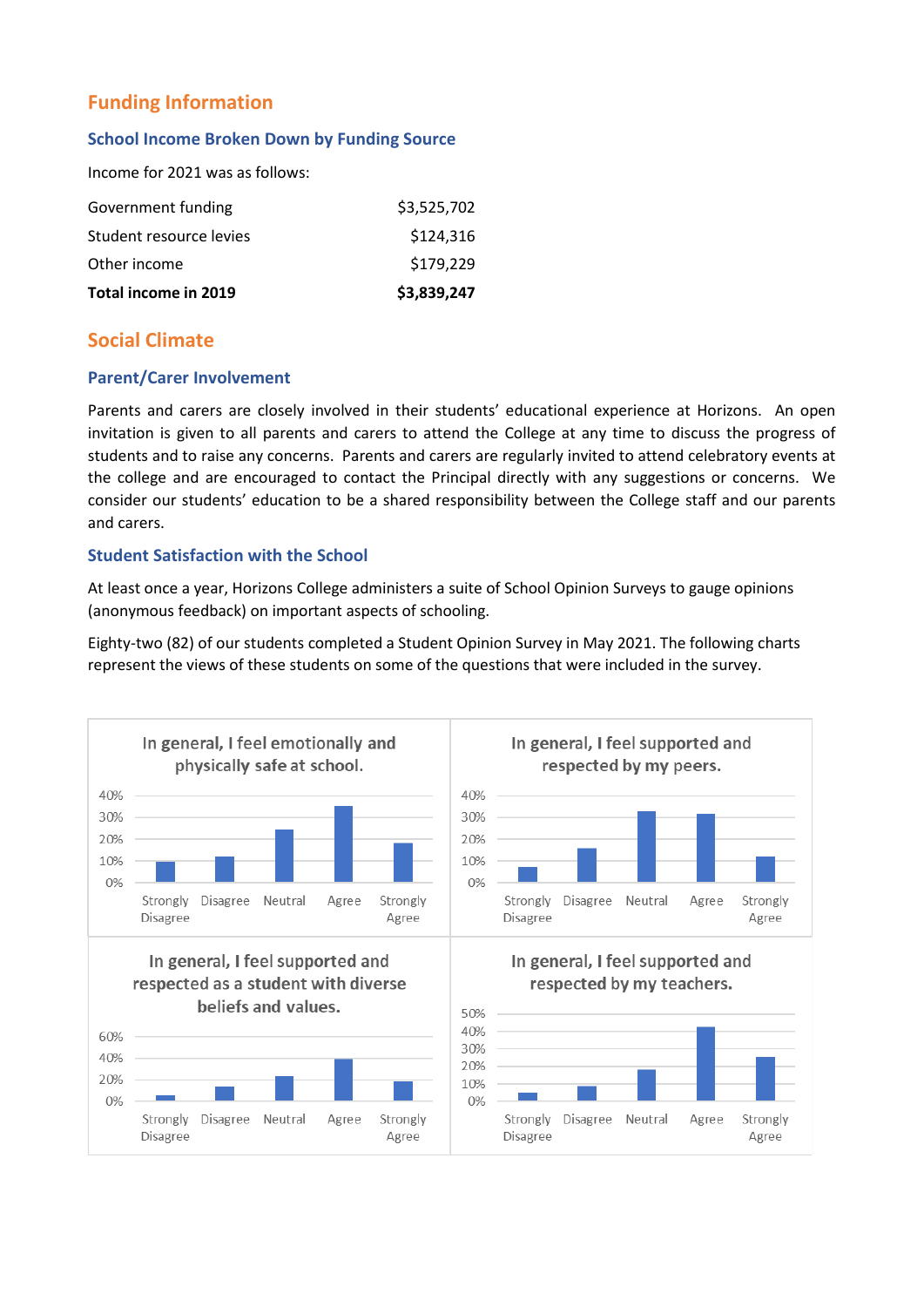

# **Staff Satisfaction with the School**

Thirty-one (31) staff participated in the anonymous Staff Opinion Survey in May 2021.

The following charts depict some of their views regarding various aspects of, and their overall experience working at Horizons College.





Strongly

Agree

Strongly

Agree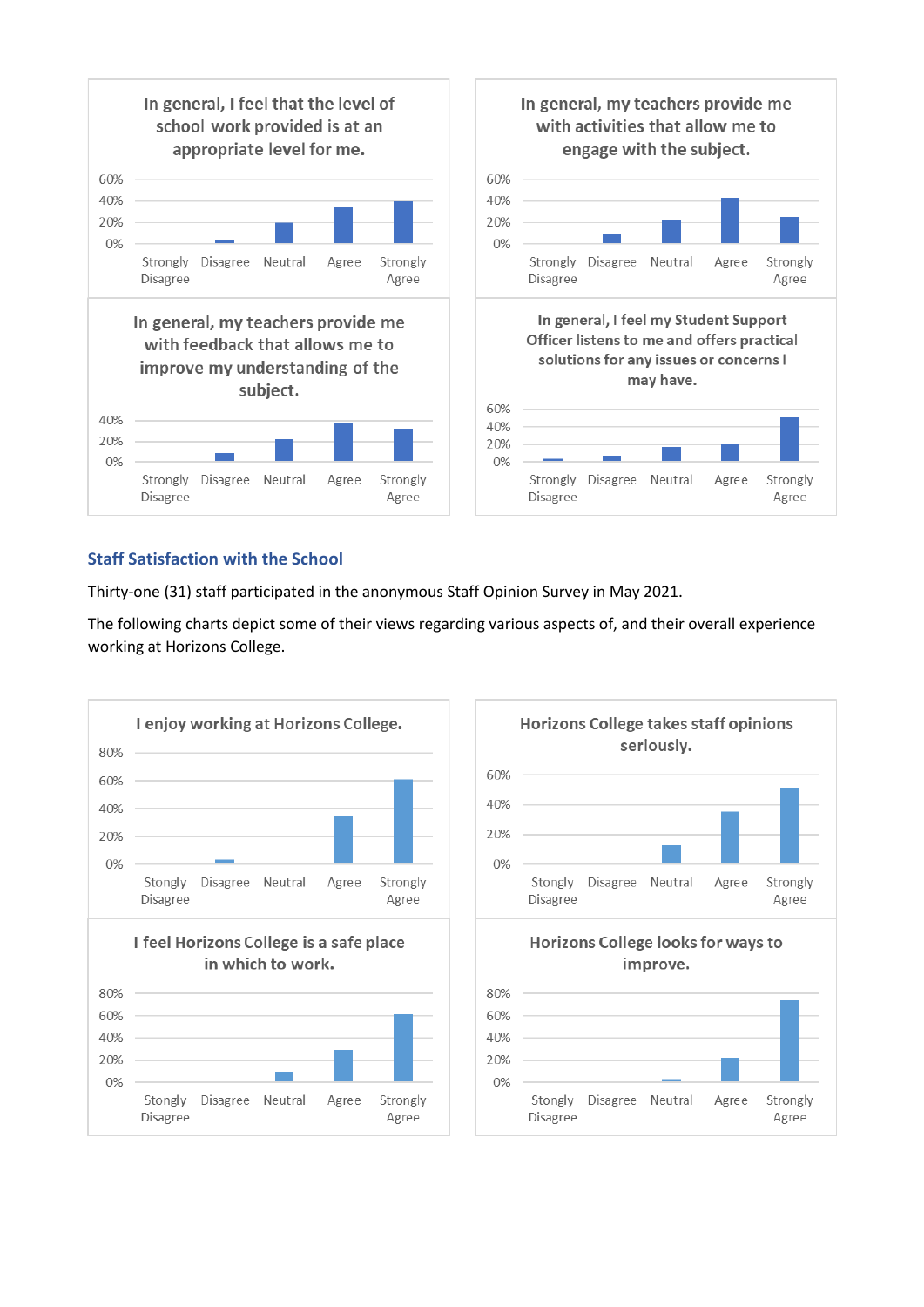

## **Testimonial**

*Horizons College was the best decision we made for our son. The support and guidance he received from all the staff at Horizons was instrumental in turning him from a troubled, insecure teenager into the self-confident young man we see today. One who is following his dreams of attending University and then working in the youth justice system. In our son's words, "Horizons was the best thing to ever happen to me" and we agree wholeheartedly. I can't speak highly enough of the school.*

Selena (parent of Year 12 student in 2021)

# **Key Student Outcomes**

## **Attendance**

The average student attendance rate for the whole school in 2021 was 91.81%.

| Year Level | <b>Average Attendance Rate</b> |
|------------|--------------------------------|
| 7          | 87.45%                         |
| 8          | 92.58%                         |
| 9          | 87.18%                         |
| 10         | 92.92%                         |
| 11         | 93.83%                         |
| 12         | 93.62%                         |